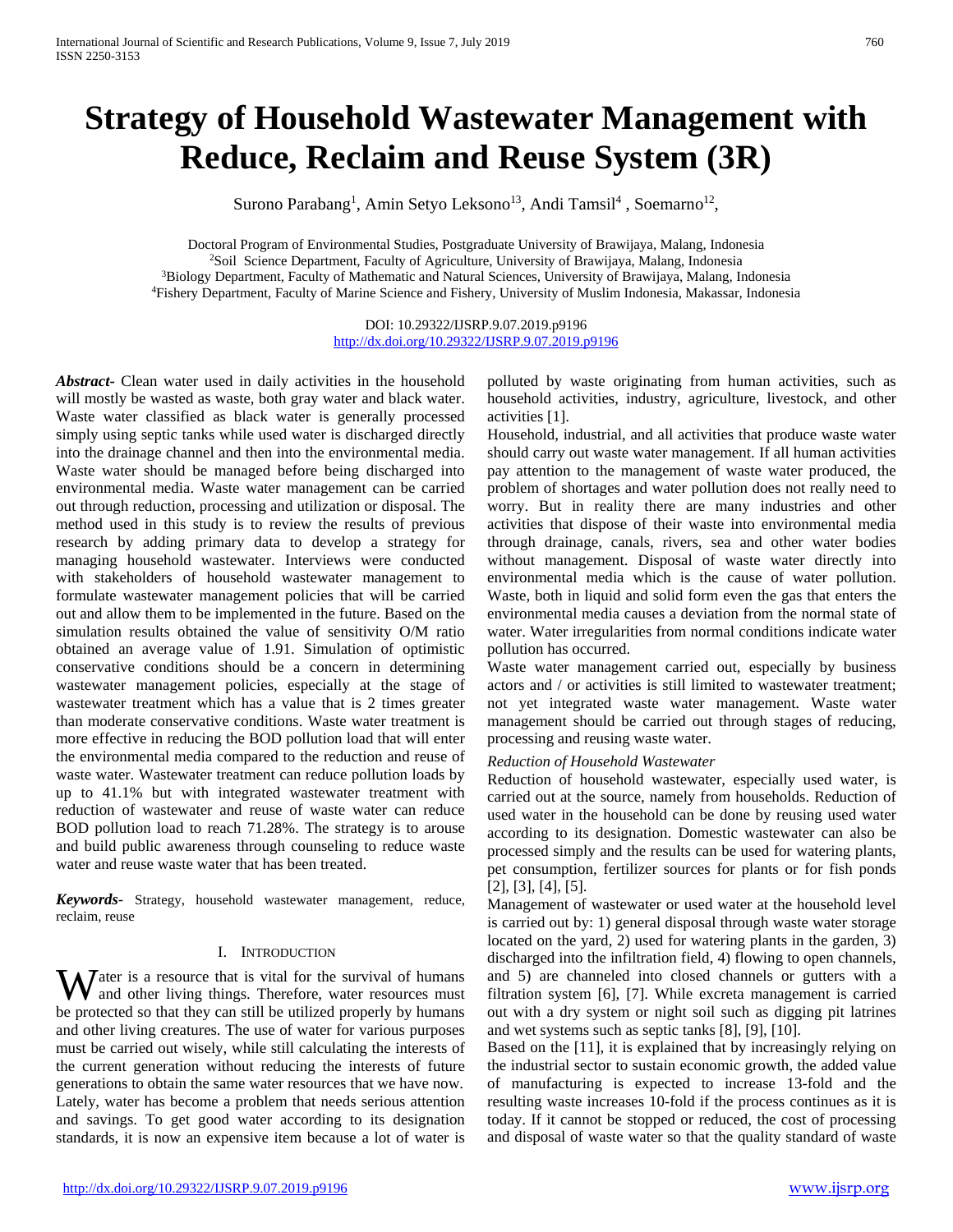and environmental quality standards can be met will be very high. If no processing is carried out, the level of pollution will increase considerably from the current high pollution level. Therefore, it would be more effective to try to "minimize waste water" and save costs for wastewater treatment. In addition, minimizing wastewater not only reduces waste water that must be collected, processed and disposed of but also reduces the use of raw materials, energy and water [12]. Furthermore, the pollution load that enters the environmental media will also decrease. Pollution load in urban areas in Java with and without waste minimization illustrates how a minimization factor of 50% can reduce pollution loads from 370,000 tons to 185,000 tons in 2020 [11].

The wastewater management strategy should be a strategy that starts where waste is produced until the waste water is discharged. This kind of strategy can be divided into steps and actions in synergy, namely: 1) minimizing wastewater, efforts to reduce wastewater both from industry and those produced from households, 2) improving services, this program is more directed at improving household wastewater services , because industrial wastewater is usually managed by each industry, and 3) processing and disposal, the waste produced still needs to be processed and disposed of in an environmentally friendly manner [13], [14], [15], [16].

Waste water management has been concentrated in improving service, processing and disposal, while minimizing wastewater is still lacking in attention [17], [18]. To achieve success, the three steps above must be implemented in an integrated and inseparable manner [19], [20], [21].

Reduction of waste water can be done by making efficient use of water. Efficiency of water use can be applied by using watersaving technology, for example replacement of bathtub to shower, changing shower pressure by using lower pressure, applying reuse of towels and bed sheets and using recycled waste water for watering plants [22], [23]. The implementation of an efficient water use program has been implemented in hotels in Yogyakarta, Indonesia, indicating that the efficiency of water use can save clean water use by 7.2 - 8.9% per year. With a comprehensive study of all activities that use a lot of clean water, water efficiency efforts that are carried out consistently can reduce the level of water consumption by 23-30% [24].

# *Reclaim or Recycle of Household Waste Water*

Waste water sourced from households consists of gray water [25], [26] and waste water mixed with excreta in the form of feces and urine (black water). Waste water classified as gray water is generally discharged directly into sewers or rainwater channels 27], [28], while wastewater classified as black water is channeled to individual or group septic tanks [29].

Based on observations in the field that the disposal and treatment of human waste with existing systems mainly relies on local systems, in areas with low ground water levels with low to moderate population densities, and suitable soil conditions are considered still sufficient. But in areas with high population density, where the distance between houses and septic tanks is getting closer, the processing of the local system is already not possible because it can pollute ground water. According to [30], that 40% of well water samples are known to contain E. coli with the number of colonies identified, namely> 2400/100 ml. This shows that the well water has been contaminated with E. coli bacteria and does not meet the requirements of clean water.

Well designed and operated septic tanks can significantly reduce BOD [30]. Most septic tank sanitation systems are not managed properly, so their ability to treat wastewater is also limited. Septic tanks are not routinely emptied and mud collection services from septic tanks often dispose of mud in canals or rivers [11]. In contrast to the processing of WWTPs which significantly reduced BOD to 58%, although BOD concentrations still exceed the required quality standards [31], [32].

Waste water treatment aims to reduce BOD, COD, nutrients, particles mixed and kill pathogenic organisms [33], [34] , [35] , [36]. In addition, additional processing is needed to eliminate nutrients, toxic components, and materials that cannot be degraded so that the concentration becomes low [37].

The wastewater treatment system consists of an on-site system and an off-site system. The selection of individual, communal and semi-communal systems is determined based on local conditions, rainfall, occupancy density, population and socioeconomic conditions [38]. Communal and semi-communal systems can be applied to people who do not have private latrines, low economic levels, slums, and densely populated areas [39], [40].

The process of treating wastewater containing organic compound pollutants, the technology used in large part uses the activity of microorganisms to decompose organic compounds contained in natural wastewater. The process can take place in aerobic or anaerobic or in facultative conditions. The aerobic process is usually used for wastewater treatment with a BOD load that is not too large, whereas anaerobic process is used for wastewater treatment with a very large BOD load [41], [42].

The selection of waste water treatment technology must consider several things, including the amount of wastewater to be treated, expected quality of processed water, ease of management, availability of land and energy, and the lowest possible operational and maintenance costs [43]. Waste water treatment with on-site or decentralized systems and ecobiological systems are generally very simple, low-cost and easy to maintain.

Each type of wastewater treatment technology must pay attention to the technical aspects, economic aspects, environmental aspects and human resources that will manage these facilities [44], [45], [46]. The most important aspect to be considered in processing the benefits is the quality of treated water must meet the waste water quality standards. The choice of technology is always directed to get more innovative technologies to meet the waste water quality standards.

## *Reuse of Household Waste Water*

Increasing population and economic growth, the potential for environmental pollution will also increase. Therefore, the management and safety of waste water disposal is very important to maintain public health and reduce the level of environmental degradation. In addition, adequate wastewater management is also needed to prevent contamination of water bodies for the purpose of preserving water resources.

One of the most promising efforts to stem the global water crisis is the processing of industrial wastewater and municipal wastewater for reuse [47]. The WateReuse Association defines the reuse, recycling or reclamation of water as "water used more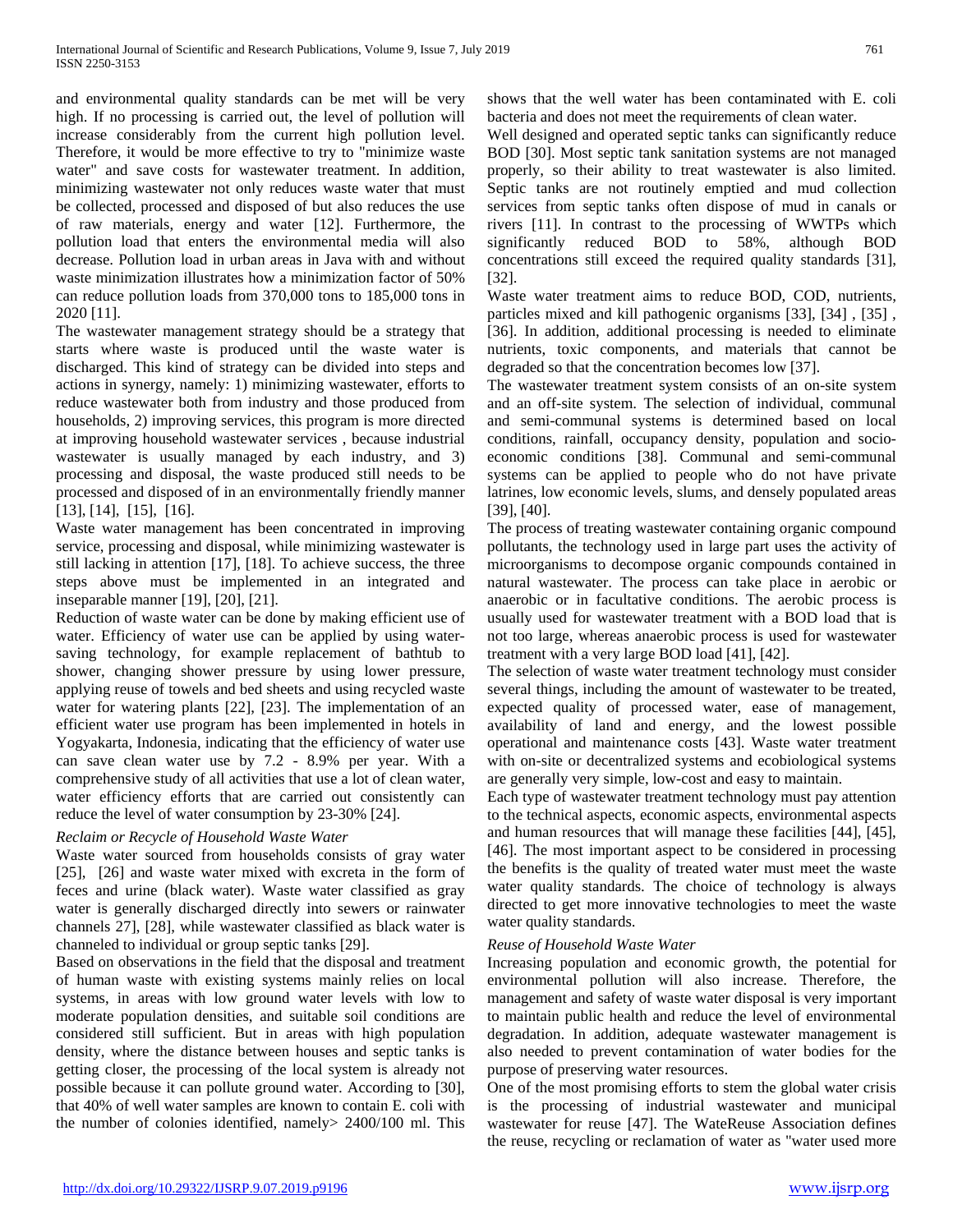than once before the water returns to the natural water cycle" [48], [49]. Thus, water recycling is the reuse of wastewater treated for beneficial purposes such as agriculture and landscape irrigation or household gardens, industrial processes, toilet flushing, or filling groundwater basins or as groundwater recharge, washing cars, and fire fighting [23].

Reuse of wastewater allows communities to become less dependent on groundwater and surface water sources and can reduce the diversion of water from sensitive ecosystems. In addition, reuse of water can reduce the nutrient burden of dumping waste water into waterways, reducing and preventing water pollution, and saving energy consumption [50]. This 'new' water source can also be used to fill water source quotas that have been used excessively [51], [52], [23].

According to [53], that Australia has changed the thinking pattern for 40 years about wastewater from the issue of disposal to recognize wastewater as a legitimate and valuable resource but recycled water that can be drunk directly does not receive community and political support in to date. In contrast to the Singapore government which has taken an active role in communicating accurate scientific facts and taking a persuasive approach to reuse of wastewater. Reuse of wastewater is part of the Singapore government's master plan to cover the water balance deficit by increasing the quality of urban wastewater to the quality of drinking water [54].

Waste water that has been through the processing will eventually be discharged into environmental media or water bodies, which are discharged into canals, rivers, lakes or into the sea. Waste water to be discharged into a water body must meet the required quality standards so as not to have an impact on the surrounding environment [47].

Domestic wastewater, especially those sourced from households should be seen as a resource, especially water resources and nutrient content contained therein [55]. Processed wastewater can be used for agricultural irrigation and the mud can be used as fertilizer [8], [56]. Waste water contains chemical elements needed by plants for their growth, both macro elements and essential elements. Therefore, the reuse of waste water can reduce the costs spent on fertilizers, and the resulting water is considered safe because it has been treated and is pathogenic free [57].

Waste water treatment systems are usually adapted to technical and economic criteria, such as the removal efficiency of specific pollutants, construction costs, but rarely based on their suitability for potential reuse [58]. However, recycling and reuse affect the entire "water cycle", from supply to final disposal. Therefore, these practices will influence how to design, build and operate water infrastructure and sanitation.

This study aims to formulate a strategy for managing household wastewater to reduce pollution load.

## II. RESEARCH METHOD

The method used in this research is to review previous research by adding primary data to develop a strategy for managing household wastewater.

# *Data Collection Methods*

The data collected in this study consists of primary and secondary data. Primary data was obtained from interviews with stakeholders of household wastewater management in Makassar City, consisting of Local Development Planning Agency, Public Works Agency, Environmental Management Agency, Healt Office, and Wastewater Management Units. Interviews were conducted with stakeholders of household wastewater management to formulate wastewater management policies that will be carried out and allow them to be implemented in the future. While the secondary data used is the data from the previous author's research on "the dynamic model of household wastewater management to reduce BOD pollution load" through the stages of reducing, processing and reusing household wastewater.

Primary data from interviews with stakeholders of household wastewater management and secondary data from previous studies were then simulated with the help of Powersim Studio 10 Academic software. The simulation results obtained are then used to formulate household wastewater management policies and strategies.

## III. RESULTS AND DISCUSSION

Management of household wastewater should be carried out as a series of activities consisting of activities to reduce, process and reuse wastewater. According to [59], that the management of household wastewater through stages of reduction, processing and reuse can reduce the BOD pollution load entering the ambient environment to reach 71.28%. For details, can be seen in Figure 1 and Table 1.

The model scenario is simulated from controlled inputs which is a major factor in supporting a decrease in BOD pollution load originating from households. Factors that influence the behavior of the model which are also the needs of each stakeholder, namely: 1) extension of household wastewater management, 2) household waste treatment technology that effectively reduces BOD pollution load, 3) waste water management through a reduction , processing and utilization of household wastewater, and 4) law enforcement.



Figure 1. Projected Load of BOD Pollution that Enter Environmental Media After Management (Parabang, et al., 2019)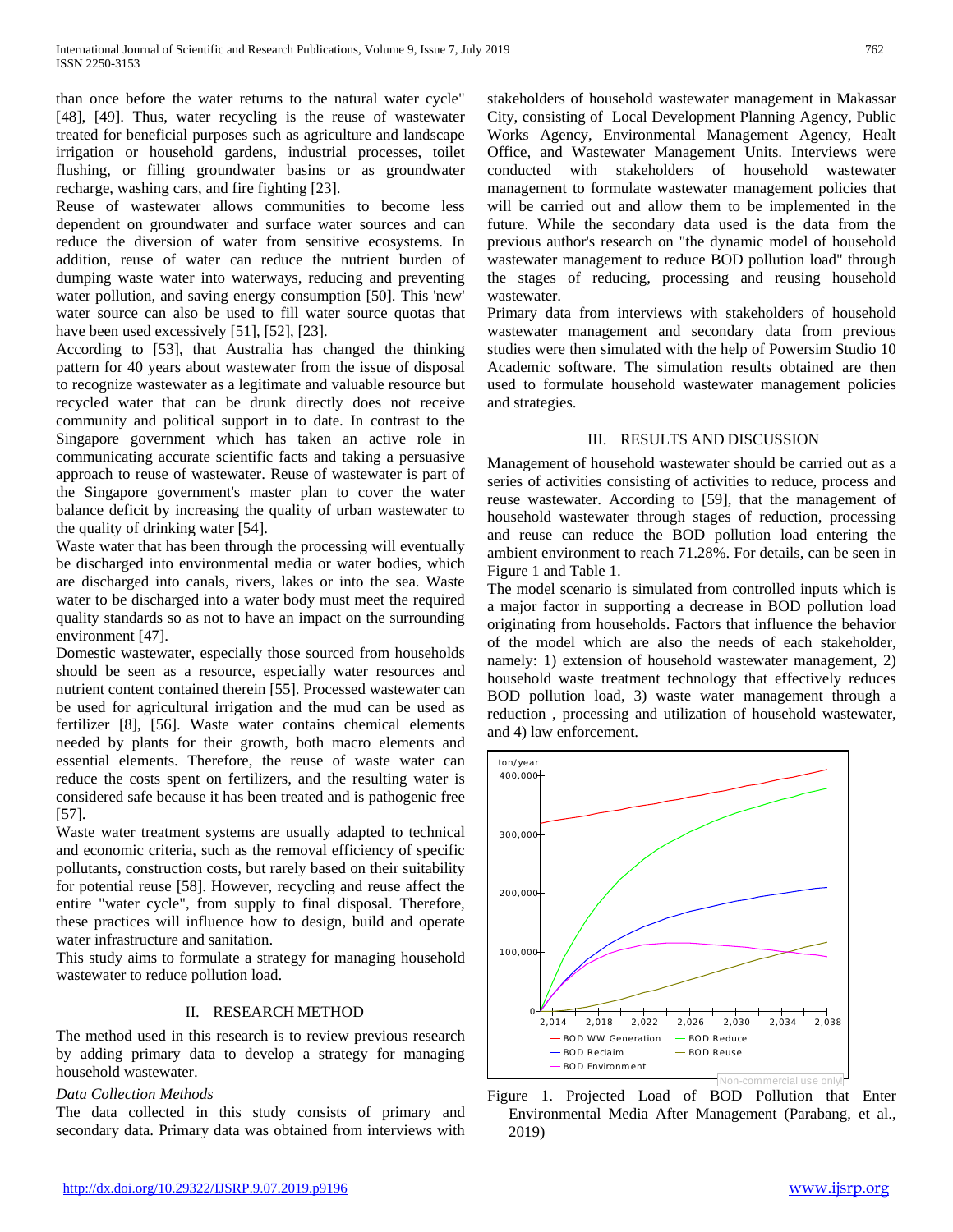Table 1. Percentage of decreasing BOD pollution load in each management stage

| management stage      |                      |            |              |  |
|-----------------------|----------------------|------------|--------------|--|
| Management            | <b>BOD</b> pollution | Percentage |              |  |
| stage                 | load (ton/year)      | Decrease   | Accumulation |  |
| Without<br>management | 409,966.60           |            |              |  |
| Reduce                | 379,122.26           | 7.52       | 7.52         |  |
| Reclaim or<br>recycle | 210,622.56           | 41.10      | 48.62        |  |
| Reuse                 | 117.740.66           | 22.66      | 71.28        |  |
| <b>BOD</b> pollution  |                      |            |              |  |
| load that enters      | 92,881.90            | 28.72      | 100.00       |  |
| the environment       |                      |            |              |  |

#### Source: Parabang, et al., 2019

Based on the data in Table 1, a household wastewater management policy can be formulated by conducting a model simulation scenario. Model simulation scenarios are made from the largest sensitive values seen from existing (conservative) or untreated conditions to moderate, and from moderate to optimistic. For details, can be seen in Table 2.

The condition scenario in Table 2 is the result of discussions with stakeholders. This scenario is the dominant condition that will occur in the future that can be applied by stakeholders.

#### Table 2. Condition Scenario

| Policies<br>N <sub>0</sub> |                                                                    | <b>Future Conditions</b>                                                                                                      |                                                                                                                                                                                           |  |  |
|----------------------------|--------------------------------------------------------------------|-------------------------------------------------------------------------------------------------------------------------------|-------------------------------------------------------------------------------------------------------------------------------------------------------------------------------------------|--|--|
|                            |                                                                    | <b>Moderate Conservatives</b>                                                                                                 | <b>Optimistic Conservatives</b>                                                                                                                                                           |  |  |
|                            | Extension or awareness<br>of household<br>wastewater<br>management | Increased counseling or awareness to increase<br>home connections to 4.5%                                                     | Counseling the benefits of reducing and utilizing<br>wastewater, increasing the home connection to 5%<br>and counseling carried out twice a year                                          |  |  |
| 2                          | <b>WWTPs Technology</b>                                            | WWTPs performance improvement 45%                                                                                             | Increasing home connection to 5.5% and WWTPs<br>performance 50%                                                                                                                           |  |  |
| 3                          | Management of<br>household wastewater                              | Decrease in BOD reduction of 17.5%,<br>utilization of 9%                                                                      | Decrease in BOD reduction of 20%, utilization of<br>13% and performance of WWTP 50%                                                                                                       |  |  |
| $\overline{4}$             | Law enforcement                                                    | The reduction in the 72% BOD pollution load<br>is specified in the City Sanitation Strategy<br>which is approved by the Mayor | Prohibition of disposing of waste water without<br>management and a reduction in 75% BOD<br>pollution load is specified in the City Sanitation<br>Strategy which is approved by the Mayor |  |  |

## *Waste Water Reduction (R1)*

BOD pollution load of waste water generation with no management conditions or bussiness as usual (BAU) in 2017 amounted to 332,451.84 tons which decreased to 155,315.81 tons in the same year by reducing wastewater or decreasing by 53.28 %. Along with the increase in population, at the end of the simulation in 2038 it increased again to 379,122.26 tons or only decreased by 7.53%. Therefore, policy interventions are needed to continuously reduce the BOD pollution load of wastewater which is disposed directly into the environmental media.

Policy interventions to reduce BOD pollution load are carried out by creating scenarios for moderate conservative and optimistic conservative conditions. The optimistic conservative scenario can reduce the BOD pollution load to 118,584.07 tons and moderate conservative conditions by 136,160.95 tons in 2017. The decrease in BOD pollution load until the end of the simulation in 2038 is 368,992.22 tons in a optimistic conservative condition and under conditions moderates conservative of 372,964.56 tons. Decrease in BOD pollution load with a optimistic conservative scenario of 1.07% of conservative conditions or 9.99% of BAU conditions.

The important thing to note in the scenario of reducing wastewater is the existence of extension activities. Extension activities can increase public awareness to reduce waste water. Reduction of wastewater can be done by utilizing waste water for flushing toilets, watering plants or parks and watering yard or roads. To be clear, the simulation of waste water reduction scenarios can be seen in Table 3 and Figure 2.

Table 3. Scenario of Decreasing BOD Pollution Load through Reduction of Household Wastewater

| (ton/year) |              |             |             |              |
|------------|--------------|-------------|-------------|--------------|
| year       | BAU          | Konservatif | Moderat     | Optimis      |
| 2,013      | 319,441.73   | 0.00        | 0.00        | 0.00         |
| 2,014      | 322,645.73   | 47,916.26   | 39.930.22   | 31,912.23    |
| 2,015      | 325,881.86   | 89,125.68   | 75,668.96   | 62,560.11    |
| 2,016      | 329, 150.46  | 124,639.11  | 107,618.41  | 91,527.82    |
| 2,017      | 332,451.84   | 155,315.81  | 136, 160.95 | 118,584.07   |
| 2,018      | 335,786.33   | 181,886.21  | 161,655.05  | 143,629.98   |
| 2,019      | 339, 154.27  | 204, 971.23 | 184,433.02  | 166,659.68   |
| 2,020      | 342,555.98   | 225,098.69  | 204,800.09  | 187,730.70   |
| 2,021      | 345,991.82   | 242,717.28  | 223,034.50  | 206,942.02   |
| 2,022      | 349,462.12   | 258,208.46  | 239,388.31  | 224,417.78   |
| 2,023      | 352.967.22   | 271.896.51  | 254,088.54  | 240, 295.53  |
| 2,024      | 356,507.48   | 284,057.12  | 267,338.77  | 254,717.85   |
| 2,025      | 360.083.25   | 294,924.67  | 279,320.78  | 267,826.43   |
| 2,026      | 363,694.89   | 304,698.46  | 290,196.28  | 279,758.13   |
| 2,027      | 367, 342. 75 | 313,547.92  | 300, 108.72 | 290,642.43   |
| 2,028      | 371,027.20   | 321,617.15  | 309, 184.93 | 300,599.93   |
| 2,029      | 374,748.60   | 329.028.65  | 317,536.83  | 309.741.54   |
| 2,030      | 378,507.33   | 335,886.65  | 325,262.89  | 318, 168. 31 |
| 2,031      | 382, 303. 76 | 342,279.75  | 332,449.63  | 325,971.56   |
| 2,032      | 386,138.26   | 348,283.35  | 339,172.90  | 333, 233. 22 |
| 2,033      | 390,011.23   | 353,961.59  | 345,499.10  | 340,026.46   |
| 2,034      | 393,923.04   | 359,369.03  | 351,486.24  | 346,416.24   |
| 2.035      | 397.874.09   | 364.552.13  | 357, 184.98 | 352.460.04   |
| 2,036      | 401,864.77   | 369,550.43  | 362,639.47  | 358,208.53   |
| 2,037      | 405.895.47   | 374,397.58  | 367,888.18  | 363,706.25   |
| 2,038      | 409,966.60   | 379,122.26  | 372,964.56  | 368,992.22   |

Non-commercial use only!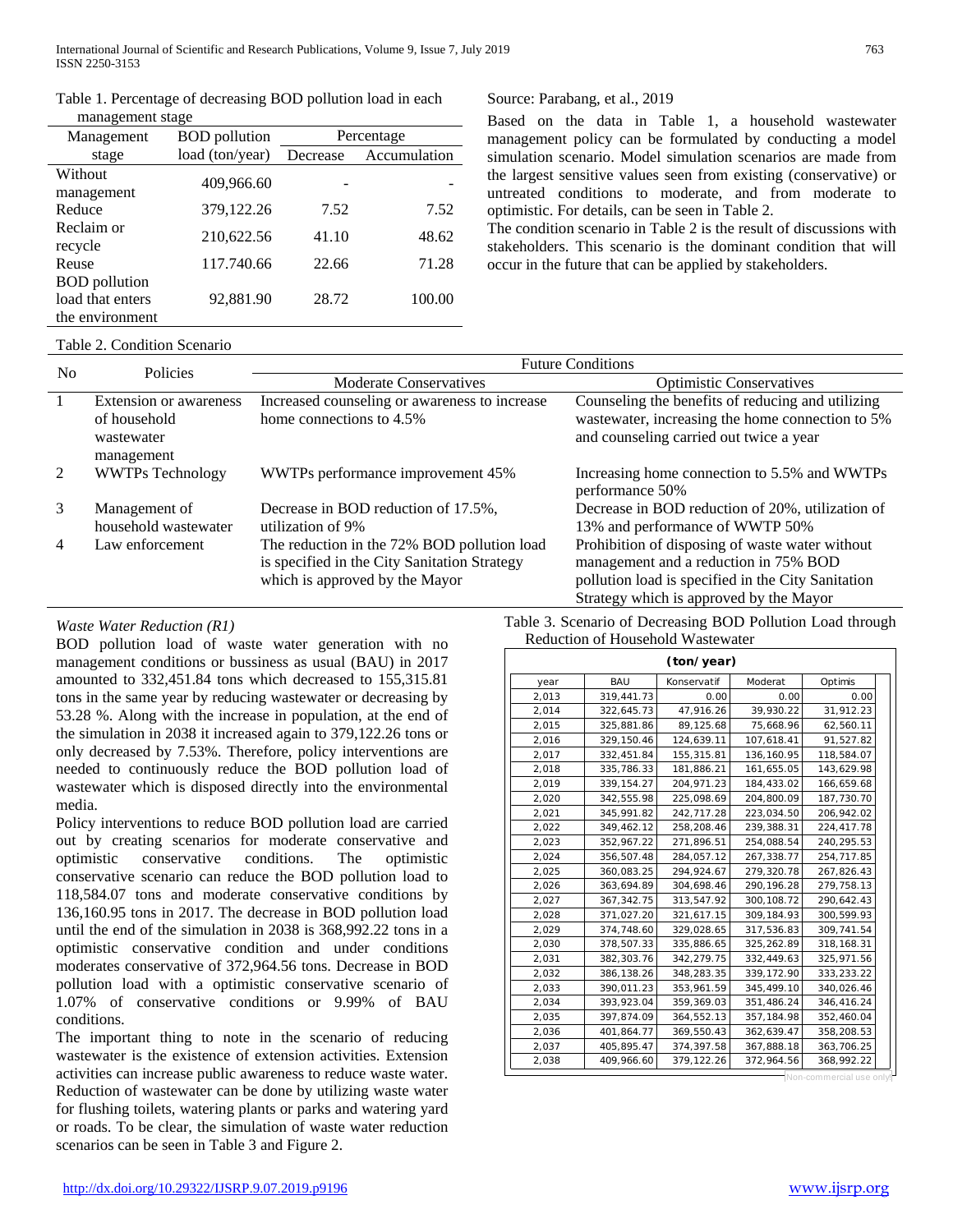

Figure 2. Scenario of Decreasing BOD Pollution Load through Reduction of Household Wastewater

#### *Waste Water Reclamation or Recycling (R2)*

BOD pollution load of waste water generation without management at the beginning of the simulation in 2013 was 319,441.73 tons, in 2017 it increased by 332.451.84 tons and continued to increase along with the increase in population, until 2038 or at the end of the simulation reached 409,996.6 tons. The BOD pollution load has decreased with the management through the stages of reducing and treating wastewater. Decreasing BOD pollution load by reducing it then continued with wastewater treatment reaching 48.63% from unmanaged conditions or BAU at the end of the simulation in 2038. Although the BOD pollution load has decreased but in quantity has increased with increasing numbers population. Therefore, there is a need for policy intervention to continuously reduce the BOD pollution load that enters the environmental media.

Policy interventions to reduce BOD pollution load are carried out by creating a scenario of moderate conservative and optimistic conservative. Moderate conservative conditions were able to slow the increase in BOD pollution load to 198,091.38 tons at the end of the simulation in 2038 or be able to reduce pollution load by 5.95% from conservative conditions. BOD pollution load with a optimistic conservative scenario at the beginning of the simulation in 2013 amounted to 25,027.38 tons, 2017 increased to 80,214.4 tons and at the end of the simulation in 2038 reached 180,083.07 tons. The decrease in pollution load is 14.52% of conservative conditions or 9.57% of moderate conservative conditions. To be clear, a simulation of a wastewater treatment scenario can be seen in Table 4 and Figure 3.

Decreasing BOD pollution load through wastewater treatment activities is largely determined by available processing infrastructure, technology or processing systems and capacity or capacity of WWTPs. The greater the capacity of the WWTP, the greater the number of house connections that can be accessed. Likewise, the better the performance of WWTPs,

the lower the BOD pollution load will increase. Based on Figure 2 shows that with the construction of the Losari WWTP with a capacity of 14,405 SR, the decrease in BOD pollution load began to decline in 2021 and reached the lowest decrease in BOD pollution load in 2024 for the optimistic conservative scenario. But the expansion in 2025 has increased again as the population increases but the increase is slower than the conservative and moderate conservative scenario.

Table 4. Scenario of Decreasing the Load of BOD Pollution through Household Waste Water Treatment

| (ton/year) |              |             |              |                          |
|------------|--------------|-------------|--------------|--------------------------|
| year       | BAU          | KOnservatif | Moderat      | Optimis                  |
| 2,013      | 319,441.73   | 0.00        | 0.00         | 0.00                     |
| 2,014      | 322,645.73   | 26,620.03   | 25,752.02    | 25,027.38                |
| 2,015      | 325,881.86   | 49,514.05   | 47,764.23    | 46,290.54                |
| 2,016      | 329,150.46   | 69,243.65   | 66,607.64    | 64,735.68                |
| 2,017      | 332,451.84   | 86,286.18   | 82,852.91    | 80,214.40                |
| 2,018      | 335,786.33   | 101,047.45  | 96,679.07    | 93,504.06                |
| 2,019      | 339, 154.27  | 113,872.41  | 108,444.13   | 104,286.29               |
| 2,020      | 342,555.98   | 125,054.28  | 118,663.02   | 112,921.32               |
| 2,021      | 345,991.82   | 134,842.34  | 127,950.84   | 121,759.73               |
| 2,022      | 349,462.12   | 143,448.52  | 136, 117. 17 | 128,303.14               |
| 2,023      | 352,967.22   | 151,052.96  | 143,073.30   | 133,671.12               |
| 2,024      | 356,507.48   | 157,808.82  | 149,201.00   | 138,300.31               |
| 2,025      | 360,083.25   | 163,846.32  | 154,909.18   | 142,891.00               |
| 2,026      | 363,694.89   | 169,276.18  | 160,042.87   | 146,902.74               |
| 2,027      | 367, 342. 75 | 174, 192.53 | 164,691.05   | 149,679.94               |
| 2,028      | 371,027.20   | 178,675.41  | 168,929.41   | 152,768.14               |
| 2,029      | 374,748.60   | 182,792.90  | 172,822.30   | 156,288.61               |
| 2,030      | 378,507.33   | 186,602.88  | 176,424.46   | 159,546.16               |
| 2,031      | 382, 303. 76 | 190, 154.58 | 179,782.44   | 162,582.88               |
| 2,032      | 386,138.26   | 193,489.90  | 182,935.83   | 165,434.59               |
| 2,033      | 390,011.23   | 196,644.47  | 185,918.32   | 168,131.75               |
| 2,034      | 393,923.04   | 199,648.59  | 188,758.58   | 170,700.29               |
| 2,035      | 397,874.09   | 202,528.08  | 191,481.01   | 173, 162. 26             |
| 2,036      | 401,864.77   | 205, 304.89 | 194, 106.36  | 175,536.45               |
| 2,037      | 405,895.47   | 207,997.74  | 196,652.33   | 177,838.85               |
| 2,038      | 409,966.60   | 210,622.56  | 199,133.97   | 180,083.07               |
|            |              |             |              |                          |
|            |              |             |              | Non-commercial use only! |



Figure 3. Scenario of Decreasing BOD Pollution Load through Waste Water Treatment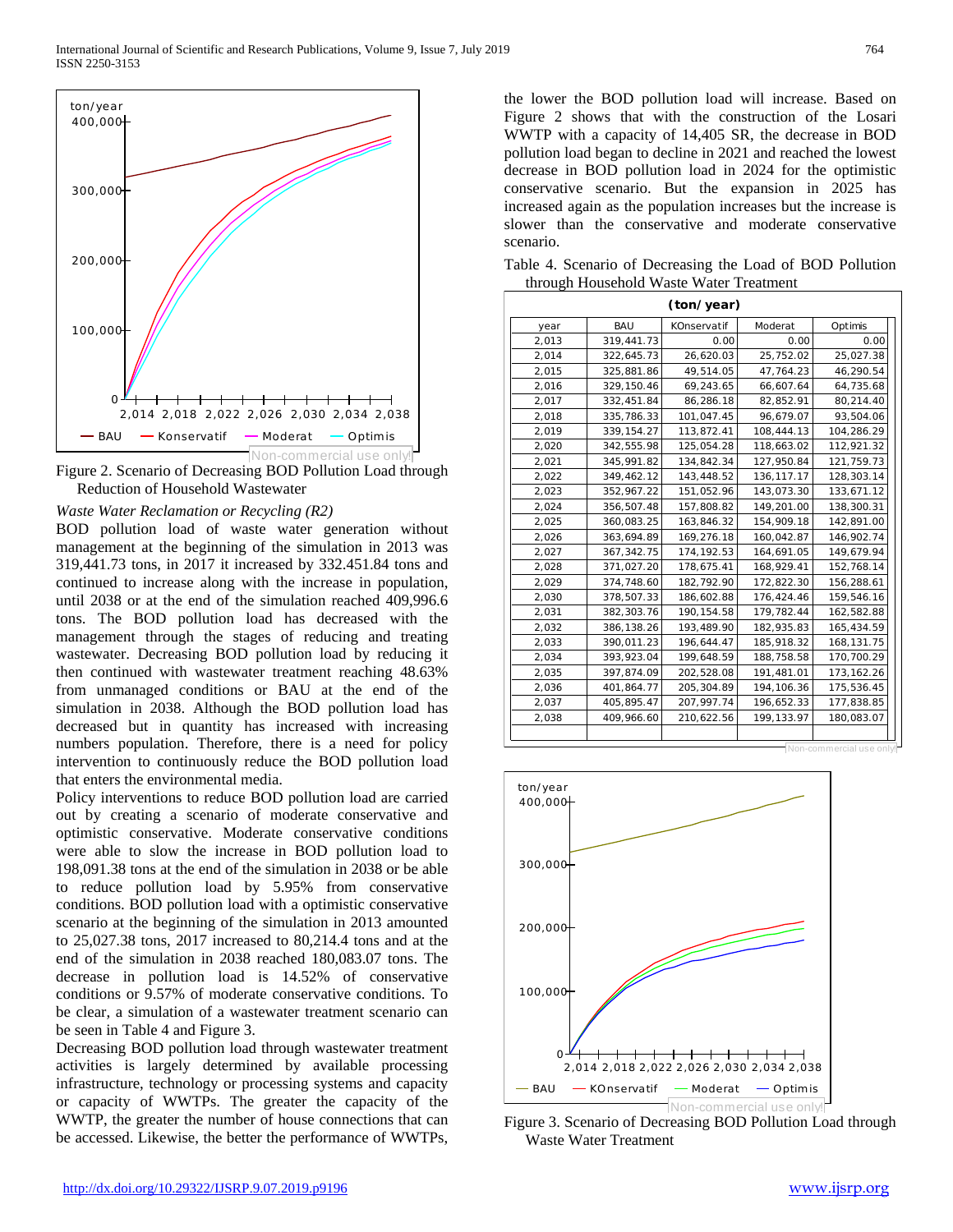If the WWTP infrastructure is available, the important thing that needs attention is community participation in accessing WWTP infrastructure. One way to increase community participation in connecting houses or connecting to wastewater pipelines is to increase public awareness through counseling.

## *Waste Water Reuse (R3)*

The decrease in BOD pollution load has decreased after gradual management through reduction and treatment of wastewater. The reduction in BOD pollution load can still be reduced by utilizing treated wastewater. The BOD pollution load from the BAU condition decreased by 71.28% after utilization. A decrease in BOD pollution load can be reduced through policy intervention. Policy intervention is carried out by making a moderate conservative and optimistic conservative scenario.

Moderate conservative conditions can reduce BOD pollution load by 1,064.8 tons in 2015, 2017 increased to 5,124.47 tons and at the end of the simulation reached 79,248.87 tons or a decrease of 32.69% from conservative conditions. The conservative optimistic condition is able to slow the increase in BOD pollution load until 2025, namely after the functioning of the Losari WWTP. But in 2026 there was an increase along with population growth, so that at the end of the simulation in 2038 it reached 62,259.55 tons or a decrease of 21.44% from moderate conservative conditions and 47.12% from conservative conditions. To be clear, a scenario simulation of waste water utilization can be seen in Table 5 and Figure 4.



Figure 4. Scenario of Decreasing the Load of BOD Pollution through Household Waste Water Reuse

Utilization of waste water after processing or reclaim is an easy way to reduce the BOD pollution load. Processed wastewater can be used to water the garden or plants, water the street or yard and fire extinguishers [59]. Another designation of treated wastewater is for raw water drinking, injected into soil or ground

Table 5. Scenario of Decreasing BOD Pollution Load through Household Waste Water Reuse

|       |              | (ton/year)  |           |           |
|-------|--------------|-------------|-----------|-----------|
| year  | <b>BAU</b>   | Konservatif | Moderat   | Optimis   |
| 2,013 | 319,441.73   | 0.00        | 0.00      | 0.00      |
| 2,014 | 322,645.73   | 0.00        | 0.00      | 0.00      |
| 2,015 | 325,881.86   | 1,331.00    | 1,064.80  | 479.16    |
| 2,016 | 329, 150.46  | 3,740.15    | 2,859.02  | 1,120.50  |
| 2,017 | 332,451.84   | 7,015.33    | 5,124.47  | 1,715.50  |
| 2,018 | 335,786.33   | 10,978.87   | 7,666.15  | 2,141.97  |
| 2,019 | 339, 154.27  | 15,482.30   | 10,340.53 | 2,928.97  |
| 2,020 | 342,555.98   | 20,401.81   | 11,459.40 | 2,638.28  |
| 2,021 | 345,991.82   | 25,634.43   | 13,857.59 | 2,468.69  |
| 2,022 | 349,462.12   | 31,094.82   | 15,014.88 | 2,702.64  |
| 2,023 | 352,967.22   | 36,712.51   | 15,804.52 | 2,965.86  |
| 2,024 | 356,507.48   | 42,429.53   | 17,831.46 | 2,592.55  |
| 2,025 | 360,083.25   | 48,198.50   | 21,562.20 | 5,443.11  |
| 2,026 | 363,694.89   | 53,980.89   | 25,471.99 | 8,625.27  |
| 2,027 | 367, 342. 75 | 59,745.65   | 29,537.89 | 12,111.73 |
| 2,028 | 371,027.20   | 65,468.00   | 33,738.01 | 15,872.93 |
| 2,029 | 374,748.60   | 71,128.37   | 38,051.70 | 19,878.25 |
| 2,030 | 378,507.33   | 76,711.59   | 42,459.59 | 24,097.05 |
| 2,031 | 382, 303.76  | 82,206.16   | 46,943.74 | 28,499.35 |
| 2,032 | 386, 138.26  | 87,603.58   | 51,487.59 | 33,056.41 |
| 2,033 | 390,011.23   | 92,897.90   | 56,075.97 | 37,741.04 |
| 2,034 | 393,923.04   | 98,085.22   | 60,695.11 | 42,527.88 |
| 2,035 | 397,874.09   | 103, 163.39 | 65,332.55 | 47,393.52 |
| 2,036 | 401,864.77   | 108,131.63  | 69,977.11 | 52,316.59 |
| 2,037 | 405,895.47   | 112,990.29  | 74,618.82 | 57,277.72 |
| 2,038 | 409,966.60   | 117,740.66  | 79,248.87 | 62,259.55 |

water, agricultural irrigation, and other suitable designation. However, the waste water that is used is very small at 5% because some people do not want to use it by reason of environmental impacts and health risks [60], social cultural acceptance [61], even religion [23]. Therefore, it is necessary to raise awareness for the community to utilize treated wastewater. Awareness can be done by providing counseling. Scenario simulation results on the use of wastewater in optimistic conservative conditions according to Figure 3 shows that 5% of the community uses wastewater to watering the road or yard, 5% for watering the garden or plants and 3% for fire hydrants, while for reinjection into the ground or recharge well 0%.

## *Strategy of Household Wastewater Management*

Based on the conditions of various scenarios and controlled input simulations, it can be illustrated the behavior conditions of each sub-model in the future. Sensitivity to scenarios is obtained from conservative variables. Comparison between conservative conditions and optimistic conservative and moderate conservative conditions can be seen in Table 6

|  |  |  |  | Table 6. Variable Sensivity in Scenarios. |
|--|--|--|--|-------------------------------------------|
|--|--|--|--|-------------------------------------------|

| Tuble 0. Turnole Densities in Decharlos. |              |            |            |  |
|------------------------------------------|--------------|------------|------------|--|
| <b>Simulation Variable</b>               | Konservative | Moderate   | Optimistic |  |
| Reduction                                | 379.122,26   | 372.964,56 | 368.992,22 |  |
| Recycling                                | 210.622,56   | 199.133,97 | 180.083,07 |  |
| Reusing                                  | 117.740,66   | 79.248,87  | 62.259,55  |  |
| <b>Simulation Variable</b>               | Percentage   |            | O/M        |  |
|                                          | Moderate     | Optimistic |            |  |
| Reduction                                | 1,62         | 2,67       | 1,65       |  |
| Recycling                                | 5,45         | 14,50      | 2,66       |  |
| Reusing                                  | 32,69        | 47,12      | 1,44       |  |
| Sensitivity Value of O/M ratio           | 1,91         |            |            |  |

Based on the O / M ratio sensitivity value, the average value of 1.91 is obtained. The optimistic conservative condition should be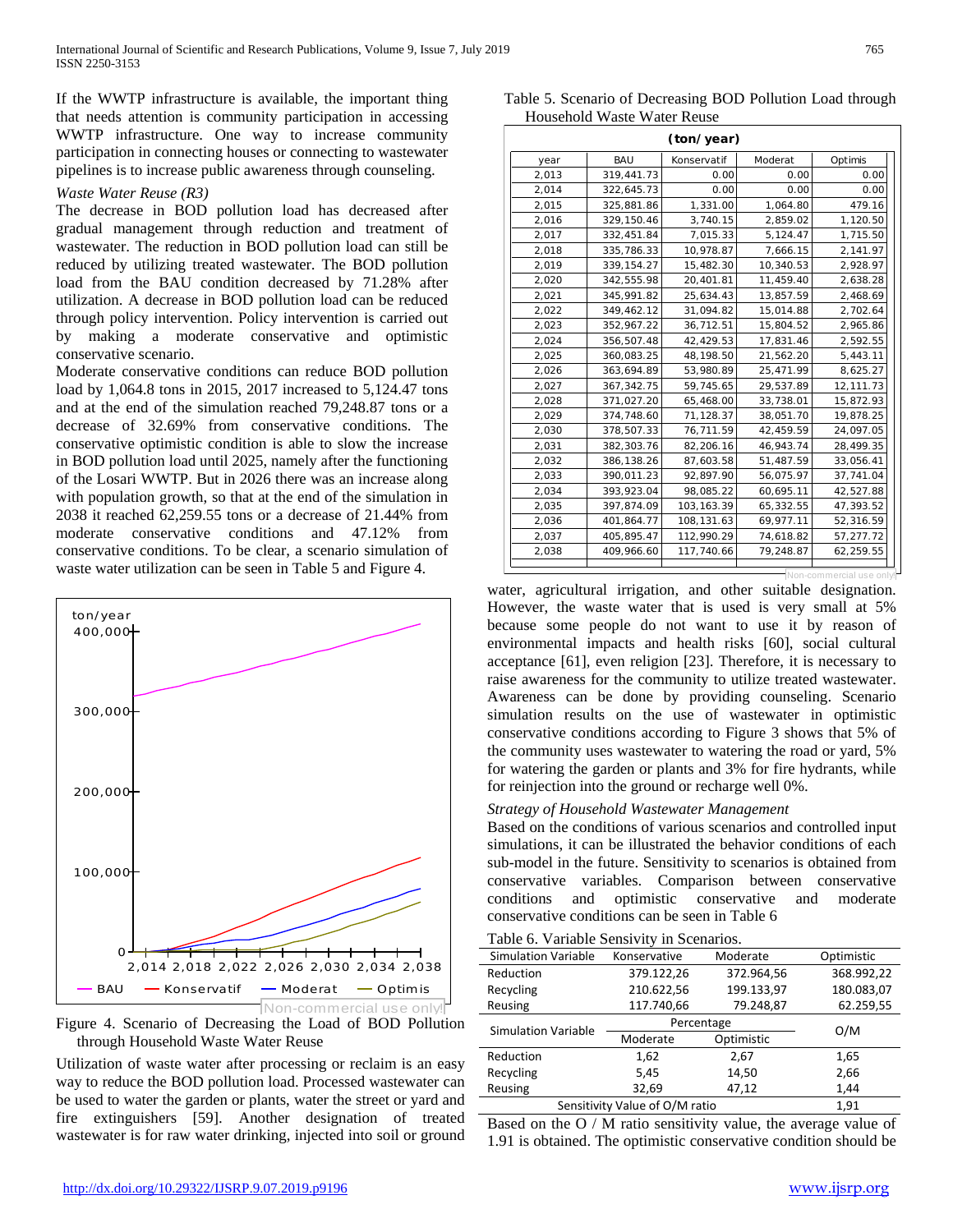a concern in determining wastewater management policies, especially at the stage of wastewater treatment which has a value that is 2 times greater than moderate conservative conditions. Waste water treatment is more effective in reducing the BOD pollution load that will enter the environmental media compared to the reduction of wastewater and utilization or reuse of waste water.

Some of the problems in household wastewater treatment include: 1) relatively small capacity of WWTP, average 45 home connections and limited land, 2) WWTs performance is still low at 43.75% or can reduce BOD pollution load by 56.25%, and 3) wastewater treatment has not been carried out in an integrated manner.

## *Increased Capacity of WWTPs*

The small capacity of WWTP is only able to process BOD pollution loads of 1.1826 tons / year per unit WWTP. As a result of the small capacity of WWTP, the processing of unprocessed BOD pollution load in 2017 amounted to 153,397.66 tons and the number of WWTPs was needed at 129,712 units and at the end of the simulation in 2038 needed 316,624 WWTP units. The increase in WWTP at the end of the simulation in 2038 amounted to 231.453 units so that there was a difference in the needs of WWTPs as many as 85,171 units.

According to the Directorate of PPLP Ministry of Public Works (2016), that the construction of WWTP anaerobic system with 50 home connection services requires land of 20 m<sup>2</sup>. Limited land in urban areas resulted in WWTP facilities being built under road infrastructure or other public infrastructure.

Based on the projected needs and accretion of WWTP, another problem that will arise is the problem of operational and maintenance of WWTP facilities in the community. The results of research in the field show that up to 2017 the number of WWTPs that have been built is 131 units. Data obtained from the [62], showed that of the 131 units of WWTP that had been built, there were 60 units in good condition, 30 units were lightly damaged, and 37 units were severely damaged or not functioning. The data shows that 51.15% of WWTPs that have been built do not function properly physically, but the quality of the effluent produced is <10% which meets the quality standards of domestic wastewater.

The strategy that can be done to solve the problem of the large number of WWTPs needed and the addition of WWTPs and the number of WWTPs that are not functioning properly is to increase the capacity of WWTPs. As a comparison of the Losari WWTP as an urban WWTP with the number of house connections of 14.405 only able to process BOD pollution loads of 5,582.5 tons per year at the start of operations in 2021 and 12,696.51 tons per year after full operation in 2025. WWTP Losari only able to serve 2.974% of the population of Makassar City. Based on the description of Losari WWTP, to process all wastewater generated by residents of Makassar City, Indonesia, 34 WWTPs are needed. The operation and maintenance of WWTPs is 34 units if it is considered to be too heavy, so the WWTP capacity should be increased so that one unit of WWTP can serve 5% of the population of Makassar City, Indonesia. The number of WWTP units needed if the capacity can serve 5% of the population of Makassar City, then only 20 units of WWTP are needed but must also take into account the increase in pollution load due to the increase in population.

# *Effectiveness of WWTP Performance*

The effectiveness of WWTP performance is influenced by several factors, among others: technology choices of WWTP, maintenance and operation of WWTPs. Based on observations in the field, the WWTP system that has been built in Makassar City is only one type, the anaerobic system. According to [41], that wastewater with high organic matter content can be processed with an anaerobic system.

According to [31] that WWTP can reduce BOD pollution load by 58%. This is not much different from the data obtained in this study that is equal to 56.25%. But it needs to be understood that the communal WWTPs that were sampled were the best WWTPs that were chosen purposively. According to [11], [63], [64], [65], [66], [67], that the septic tank is very good at maximum operation can reduce the BOD pollution load by 60%.

The strategy to maximize the performance of WWTPs to reduce pollution load can be done by: carrying out maintenance of WWTP on a regular basis, operating WWTP continuously so that the microorganisms contained in the reactor as breeding decomposers are not disturbed, avoiding waste water flow into the WWTP network containing ingredients chemicals that can kill microorganisms, such as cleaning agents or anti-septic substances, avoid flowing into the WWTP network of hightemperature wastewater. In addition, it is necessary to look for alternative WWTP systems or the construction of WWTPs in the future using a WWTP system that is different from the existing WWTP system. An example of WWTP system that needs to be applied to maximize the decrease in BOD pollution load is the trickling filter system. The trickling filter system combines anaerobes and aerobes, where wastewater is initially treated with an anaerobic system and wastewater is spread to the top surface of the media with the distributor's arm rotating and water dripping down through the media layer. According to [39], that wastewater from the food industry can be processed using trickling filters, the typical value of organic loads for trickling filters is  $0.5$  kg BOD5 per  $m<sup>3</sup>$  day. The characteristics of food industry wastewater have similarities with household wastewater containing high organic matter.

## *Integrated Waste Water Management*

Based on the sensitivity values in Table 6, it shows that wastewater treatment is more effective in reducing BOD pollution load because it has a 2 times greater ratio between optimistic and moderate sensitivity values. The data in Table 1 also shows that wastewater treatment can reduce pollution loads by up to 41.1% but with integrated wastewater treatment with reduction of wastewater and reuse of wastewater can reduce the BOD pollution load to reach 71.28%.

Waste water treatment requires investment costs for the construction of WWTP infrastructure, in addition it requires routine and regular operational and maintenance costs. Reduction of wastewater and reuse of waste water does not require facilities and infrastructure or costs, only the willingness and awareness is needed to reduce the BOD pollution load that will enter the environmental media. Therefore, the strategy is to arouse and build public awareness through counseling to reduce waste water and reuse waste water that has been treated.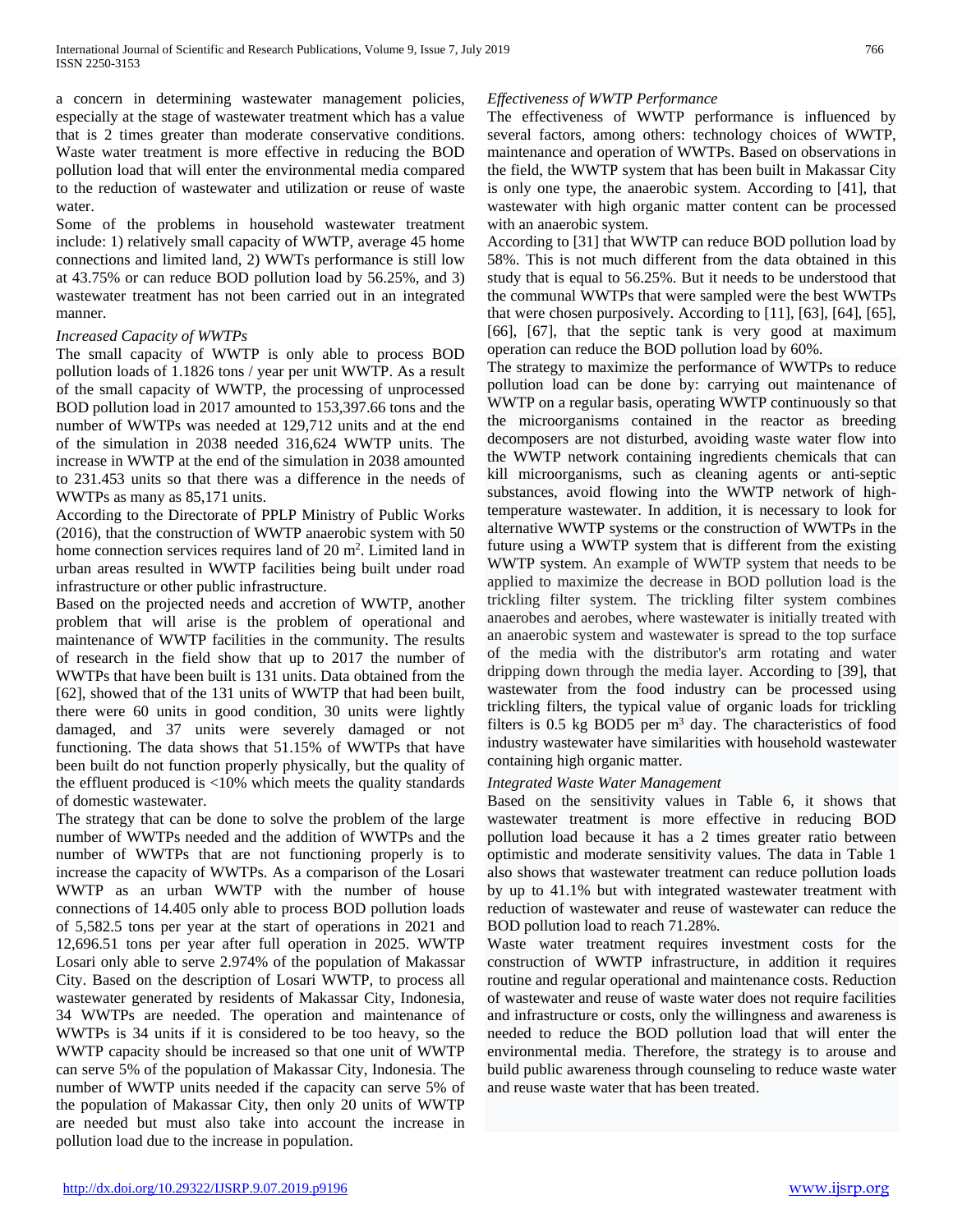#### IV. CONCLUSION

Management of household wastewater must be a series of activities which include reducing, processing and reusing waste water. The simulation results show that the stages of wastewater treatment can reduce BOD pollution load by 41.1% and the ratio sensitivity value between optimistic and moderate conditions is 2 times greater but if done in an integrated manner between reducing, processing and reusing wastewater can reduce the BOD pollution load up to 71.28%.

#### ACKNOWLEDGMENT

The author would like to thank the Government of Makassar Municipality, Rector and Director of Graduate Program, University of Brawijaya, Malang, Indonesia.

#### **REFERENCES**

- [1] Wardhana, W.A., 2004. Dampak Pencemaran Lingkungan. Edisi Revisi. Yogyakarta: Penerbit Andi Yogyakarta, Indonesia.
- [2] Sutton, P.M., H.Melcer, O.J. Schraa, A.P. Togna. 2011. Treating municipal wastewater with the goal of resource recovery. Water Sci. Technol., 63 (1): 25-31.
- [3] Puchongkawarin, C., C.Gomez-Mont, D.C. Stuckey, and B.Chachuat. 2015. Optimization-based methodology for the development of wastewater facilities for energy and nutrient recovery. Chemosphere, 140: 150-158
- [4] Alnahhala, S. and E. Spremberga. 2016. Contribution to Exemplary In-House Wastewater Heat Recovery in Berlin, Germany. Procedia CIRP, 40:  $35 - 40.$
- [5] Van [der Hoek, J.P.,](https://www.sciencedirect.com/science/article/pii/S0921344916301227#!) [H. Fooij and](https://www.sciencedirect.com/science/article/pii/S0921344916301227#!) [A. Struker. 2016.](https://www.sciencedirect.com/science/article/pii/S0921344916301227#!) Wastewater as a resource: Strategies to recover resources from Amsterdam's wastewater. [Resources, Conservation and Recycling,](https://www.sciencedirect.com/science/journal/09213449) 113: 53-64.
- [6] [Otis,R](https://www.sciencedirect.com/science/article/abs/pii/0043135474901547#!).J., [N.J.Hutzler](https://www.sciencedirect.com/science/article/abs/pii/0043135474901547#!) and [W.C.Boyle.](https://www.sciencedirect.com/science/article/abs/pii/0043135474901547#!) 1974. On-site household wastewater treatment alternatives: Laboratory and field studies. [Water Research,](https://www.sciencedirect.com/science/journal/00431354) 8(12): 1099-1113.
- [7] Reungoat,J., B.I.Escher, M.Macova and J.Keller. 2011. Biofiltration of wastewater treatment plant effluent: effective removal of pharmaceuticals and personal care products and reduction of toxicity. Water Res., 45(9): 2751–2762.
- [8] Sasimartoyo, T.P., 2002. Kajian Penerapan Sistem Eko-sanitasi dalam Pemanfaatan Kembali Limbah Manusia yang Terlupakan. Media Litbang Kesehatan Volume XII Nomor 1 Hal 6 – 11. Jakarta.
- [9] [Alvarez,J.A.,](http://europepmc.org/search;jsessionid=179FE1676D9531F33CADC1DE7465ACD6?query=AUTH:%22Alvarez+JA%22&page=1) [E.Armstrong,](http://europepmc.org/search;jsessionid=179FE1676D9531F33CADC1DE7465ACD6?query=AUTH:%22Armstrong+E%22&page=1) [M.Gómez](http://europepmc.org/search;jsessionid=179FE1676D9531F33CADC1DE7465ACD6?query=AUTH:%22G%C3%B3mez+M%22&page=1) and [M.Soto.](http://europepmc.org/search;jsessionid=179FE1676D9531F33CADC1DE7465ACD6?query=AUTH:%22G%C3%B3mez+M%22&page=1) 2008. Anaerobic treatment flow-strength municipal wastewater by a twodstage pilot plant under psychrophilic conditions. Bioresour Technol., 99(15): 7051-7062.
- [10] Richards, S., E.Paterson, P.J.A. Withers and M. Stutter. 2016. Septic tank discharges as multi-pollutant hotspots in catchment. Sci. Total Environ., 542: 854–863.
- [11] Supriyatna, B., 2000. Pengelolaan Air Limbah yang Berwawasan Lingkungan Suatu Strategi dan Langkah Penanganannya. Jurnal Teknologi Lingkungan. Vol. 1 No.1 Tahun 2000 Hal. 17 – 26.
- [12] Zavala, M.A.L., R.C. Vega and R.A.L. Miranda. 2016. *Potential of rainwater harvesting and greywater reuse for water consumption reduction and wastewater minimization*. Journal of Water, 8: 264 – 282.
- [13] [Kärrman,E](https://www.sciencedirect.com/science/article/pii/S1462075801000188#!). 2001. Strategies towards sustainable wastewater management. [Urban Water,](https://www.sciencedirect.com/science/journal/14620758) 3(1-2): 63-72.
- [14] McCarty, P.L., J. Bae and J. Kim. 2011. Domestic wastewater treatment as a net energy producer—can this be achieved? Environ. Sci. Technol., 45: 7100-7106.
- [15] Libralato,G., A.V.Ghirardini and F.Avezzù. 2012. To centralise or to decentralise: An overview of the most recent trends in wastewater treatment management. Journal of Environmental Management, 94(1): 61-68
- [16] Lijó,L., S.Malamis, S.González-García, M.T.Moreira, F.Fatone and E.Katsou. 2017. Decentralised schemes for integrated management of wastewater and domestic organic waste: the case of a small community. Journal of Environmental Management, 203(Part 2): 732-740
- [17] [Zbontar,](https://www.sciencedirect.com/science/article/pii/S0921344900000641#!) L. and [P. Glavic,](https://www.sciencedirect.com/science/article/pii/S0921344900000641#!) 2000. Total site: wastewater minimization: Wastewater reuse and regeneration reuse. [Resources, Conservation and](https://www.sciencedirect.com/science/journal/09213449)  [Recycling,](https://www.sciencedirect.com/science/journal/09213449) 30(4): 261-275
- [18] [Wang, Y.P. and R. Smith,](https://www.sciencedirect.com/science/article/pii/0009250994800065#!) 1994. Wastewater minimisation Chemical [Engineering Science,](https://www.sciencedirect.com/science/journal/00092509) [49\(7\)](https://www.sciencedirect.com/science/journal/00092509/49/7): 981-1006
- [19] Bakir. H. A. 2001. Sustainable wastewater management for small communities in the Middle East and North Africa. *Journal of Environmental Management*, *61*(4): 319-328.
- [20] Medilanski,E., L.Chuan, H.-J. Mosler, R. Schertenleib and T.A.Larsen. 2006. Wastewater management in Kunming, China: a stakeholder perspective on measures at the source. Environ. Urban, 18: 353-368.
- [21] Orth,H. 2007. Centralised versus decentralised wastewater systems? Water Sci. Technol., 56: 259-266.
- [22] Gross,A., N. Azulai, G. Oron, Z. Ronen, M. Arnold, A.Nejidat.2005. Environmental impact and health risks associated with greywater irrigation—a case study. Water Sci. Technol., 52 (8): 161-169
- [23] Al-Hamaiedeh dan M. Bino, 2010. Effect of Treated Grey Water Reuse in Irrigation on Soil and Plants. Mutah University, Civil and Environmental Engineering Department, Jordan. Desalination 256 (2010) 115 – 119, Elsevier.
- [24] Rahardjo, D., 2014. Bulletin Lingkungan Hidup Kalpataru. Badan Lingkungan Hidup Daerah Istimewa Yogyakarta.
- [25] Al-Jayyousi, O. R., 2003. *Greywater reuse: towards sustainable water management*. Desalination, 156(1-3): 181-192.
- [26] Halalsheh, M., 2008. Greywater characteristics and treatment options for rural areas in Jordan. Bioresours. Technol., 99 (4): 6635-6641
- [27] Dixon, A., D. Butler and A. Fewkes, 1999. Water saving potential of domestic water reuse systems using greywater and rainwater in combination. *Water science and technology*, *39*(5): 25-32.
- [28] Li, Z., F.Boyle and A.Reynolds. 2010. Rainwater harvesting and greywater treatment systems for domestic application in Ireland. Desalination, 260(1- 3): 1-8.
- [29] [Haydar,S., M.Anis, G.Ehina, J.A.Aziz, dan M.Arbi. 2018.](https://www.sciencedirect.com/science/article/pii/S1004954117303038#!) An innovative design of septic tank for wastewater treatment and its performance evaluation: An applicable model for developing countries. Chinese Journal of Chemical Engineering, 26(4): 886-891.
- [30] Setiarini, A.N.F., Mursid Rahardjo, dan Onny Setiani, 2016. Evaluasi Kinerja Pengelolaan Air Limbah Domestik terhadap Tingkat Kekeruhan dan Kadar *Escherichia coli* dalam Air Tanah di Perumnas Gunung Kota Cirebon. Jurnal Kesehatan Masyarakat (e-Journal), Vol. 4, No. 2, Hal. 119 – 128.
- [31] Samina, Onny Setiani, dan Purwanto, 2013. Efektivitas Instalasi Pengolahan Air Limbah (IPAL) Domestik di Kota Cirebon terhadap Penurunan Percemar Organik dan E-Coli. Volume 11, Issue 1, Hal. 36 – 42.
- [32] Devi,R., R.P.Dahiya. 2008. COD and BOD removal from domestic wastewater generated in decentralized sectors. Bioresour Technol., 99(2): 344–349.
- [33] [Nenov,](https://www.sciencedirect.com/science/article/pii/0273122396000662#!) V., 1995. TSS/ BOD removal efficiency and cost comparison of chemical and biological wastewater treatment. [Water Science and](https://www.sciencedirect.com/science/journal/02731223)  [Technology,](https://www.sciencedirect.com/science/journal/02731223) 32(7): 207-214.
- [34] Oeller, H.J., Demel, I., and G. Weinberger., 1997. Reduction in residual COD in biologically treated paper mill effluents by means of combined ozone and ozone/UV reactor stages. Water Sci. Technol. 35 (2): 269–276.
- [35] Franta, J.R. and P.A.Wilderer. 1997. Biological treatment of papermill wastewater by sequencing batch reactor technology to reduce residual organics. Water Sci. Technol. 35 (1): 129–136.
- [36] Irfan,M., T.Butt, N.Imtiaz, N.Abbas, R.A.Khan, A.Shafique. 2017. The removal of COD, TSS and colour of black liquor by coagulation– flocculation process at optimized pH, settling and dosing rate. Arabian Journal of Chemistry, 10(Suppl.2): S2307-S2318
- [37] Sugiharto, 1987. Dasar-Dasar Pengelolaan Air Limbah. Indonesia University Press. Jakarta.
- [38] Ávila,C., J.J. Salas, I. Martín, C. Aragón, J. García. 2013. Integrated treatment of combined sewer wastewater and storm water in a hybrid constructed wetland system in southern Spain and its further reuse. Ecol. Eng., 50: 13-20.
- [39] Asmadi dan Suharno, 2012. Dasar-dasar Teknologi Pengolahan Air Limbah. Gosyen Publishing. Yogyakarta.